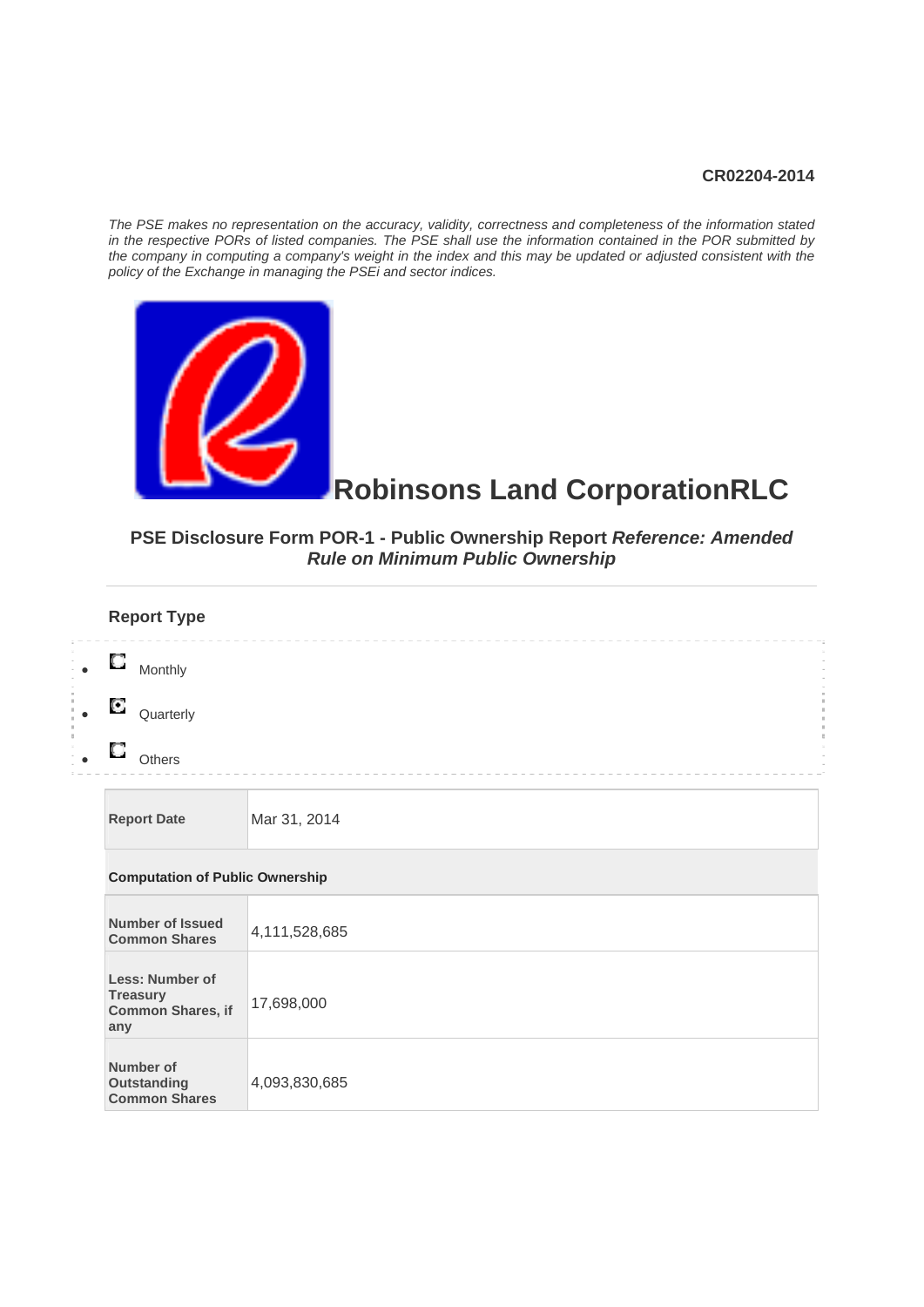## **Less :**

#### **A. Directors**

| <b>Name</b>                                   | <b>Direct</b>  | <b>Indirect</b> | <b>Total direct &amp; indirect</b><br>shares | % to Total Outstanding<br><b>Shares</b> |
|-----------------------------------------------|----------------|-----------------|----------------------------------------------|-----------------------------------------|
| John L. Gokongwei, Jr.                        | $12,187,081$ 0 |                 | 12,187,081                                   | 0.3                                     |
| John L. Gokongwei                             | 450,000        | $\overline{0}$  | 450,000                                      | 0.01                                    |
| Elizabeth Y. Gokongwei &/or John<br>Gokongwei | 1,482,000      | $\Omega$        | 1,482,000                                    | 0.04                                    |
| James L. Go                                   | 1,685,994      | 0               | 1,685,994                                    | 0.04                                    |
| Lance Y. Gokongwei                            | 804,001        | $\overline{0}$  | 804,001                                      | 0.02                                    |
| Frederick D. Go.                              | 500,001        | 0               | 500,001                                      | 0.01                                    |
| Robina Y. Gokongwei-Pe                        | 540,000        | $\mathbf 0$     | 540,000                                      | 0.01                                    |
| Patrick Henry C. Go                           | 10,000         | $\mathbf 0$     | 10,000                                       | 0                                       |
| Johnson Robert G. Go, Jr.                     | 1              | $\mathbf 0$     | 1                                            | 0                                       |
| Artemio V. Panganiban                         | 50,001         | $\overline{0}$  | 50,001                                       | $\mathbf{0}$                            |
| Roberto F. de Ocampo                          | 1              | $\Omega$        | 1                                            | $\mathbf{0}$                            |
| Emmanuel C. Rojas, Jr.                        | 901            | $\overline{0}$  | 901                                          | $\mathbf{0}$                            |
|                                               | 17,709,981     | $\overline{0}$  | 17,709,981                                   | 0.43                                    |

#### **B. Officers**

| <b>Name</b>                              |          | <b>Direct Indirect</b> | <b>Total direct &amp; indirect</b><br>shares | % to Total Outstanding<br><b>Shares</b> |
|------------------------------------------|----------|------------------------|----------------------------------------------|-----------------------------------------|
| Constante T. Santos                      | 0        | 0                      | 0                                            | 0                                       |
| Bach Johann M. Sebastian                 | $\Omega$ | 0                      | 0                                            | 0                                       |
| Ma. Socorro Isabelle V. Aragon-<br>Gobio | $\Omega$ | 0                      | 0                                            | 0                                       |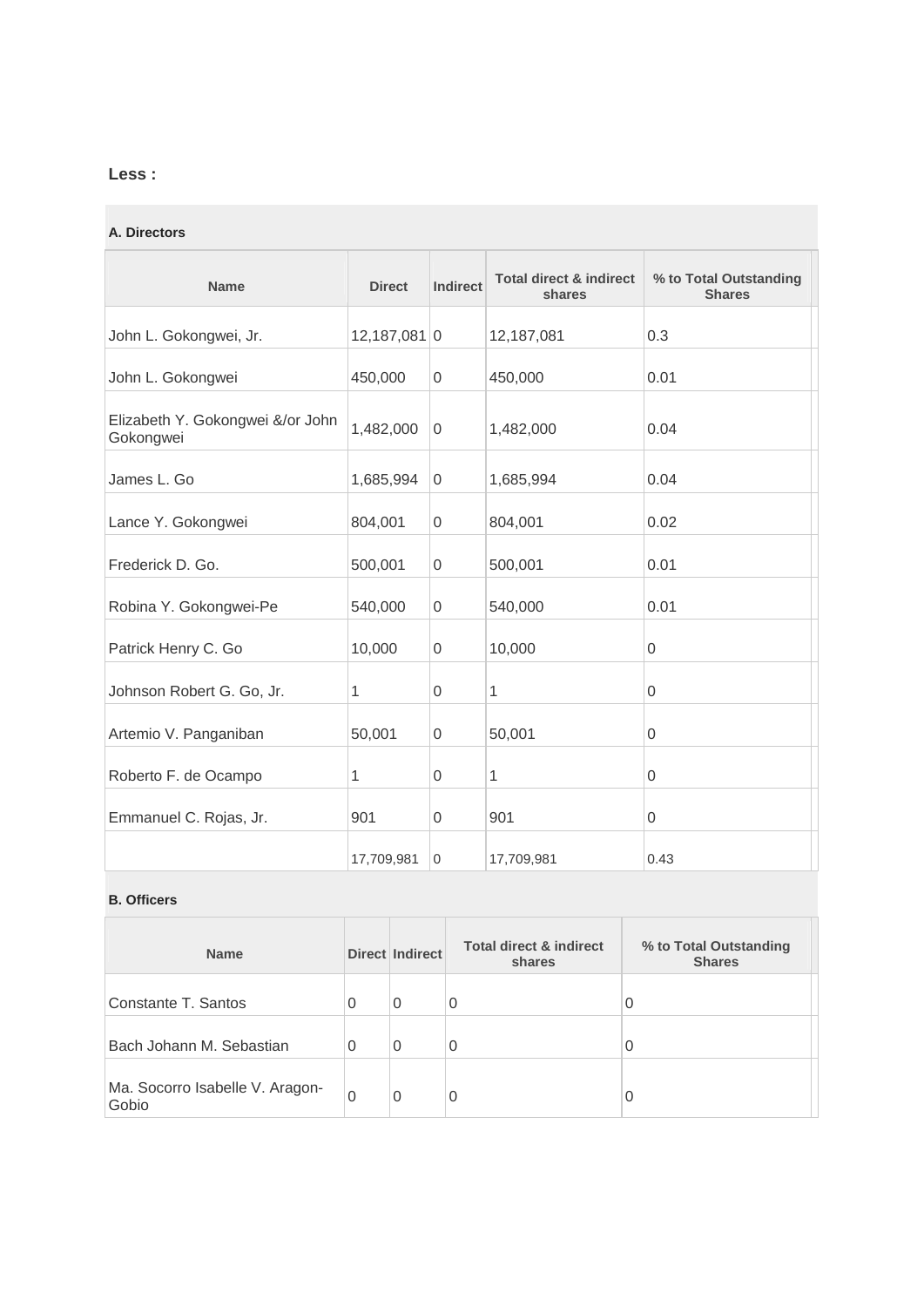| Rodolfo T. Malit               | 4,600 0     |                     | 4,600            | 0                   |
|--------------------------------|-------------|---------------------|------------------|---------------------|
| Faraday D. Go                  | 0           | $\mathbf 0$         | $\mathbf 0$      | 0                   |
| Arlene G. Magtibay             | 0           | $\mathsf{O}\xspace$ | $\boldsymbol{0}$ | 0                   |
| Corazon L. Ang Ley             | 0           | $\mathbf{0}$        | $\boldsymbol{0}$ | 0                   |
| Elizabeth Kristine D. Gregorio | $\mathbf 0$ | $\mathbf 0$         | $\mathbf 0$      | $\mathbf 0$         |
| Emmanuel G. Arce               | 0           | 0                   | $\mathbf 0$      | 0                   |
| Manuel D. Deus, Jr.            | 0           | 0                   | $\boldsymbol{0}$ | 0                   |
| Constantino C. Felipe          | $\mathbf 0$ | $\mathbf 0$         | $\mathbf 0$      | $\mathsf 0$         |
| Winifred G. Maranan            | $\mathsf 0$ | $\mathsf{O}\xspace$ | $\mathbf 0$      | $\mathsf 0$         |
| Kerwin Max S. Tan              | 0           | $\mathsf 0$         | $\boldsymbol{0}$ | 0                   |
| Anicio G. Villanueva           | $\mathbf 0$ | $\mathbf 0$         | $\mathbf 0$      | $\mathsf 0$         |
| Mary Maylanie Precilla         | 0           | $\mathsf 0$         | $\mathbf 0$      | $\mathsf 0$         |
| Honorio Almeida                | 0           | $\mathsf{O}\xspace$ | $\mathbf 0$      | $\mathsf{O}\xspace$ |
| Cecilia M. Pascual             | 0           | $\mathbf 0$         | $\mathbf 0$      | $\mathbf 0$         |
| Lourdes T. Alano               | 0           | $\mathsf 0$         | $\mathbf 0$      | $\mathsf 0$         |
| Teresita H. Vasay              | 0           | $\overline{0}$      | $\mathbf 0$      | 0                   |
| Rosalinda F. Rivera            | 0           | $\mathbf 0$         | $\mathbf 0$      | $\mathsf 0$         |
|                                | 4,600   $0$ |                     | 4,600            | 0                   |

### **C. Principal/Substantial Stockholders**

| <b>Name</b>                 | <b>Direct</b>   | <b>Indirect</b> | <b>Total direct &amp; indirect</b><br>shares | % to Total Outstanding<br><b>Shares</b> |
|-----------------------------|-----------------|-----------------|----------------------------------------------|-----------------------------------------|
| JG Summit Holdings,<br>Inc. | 2,496,114,787 0 |                 | 2,496,114,787                                | 60.97                                   |
|                             | 2,496,114,787   | 0               | 2,496,114,787                                | 60.97                                   |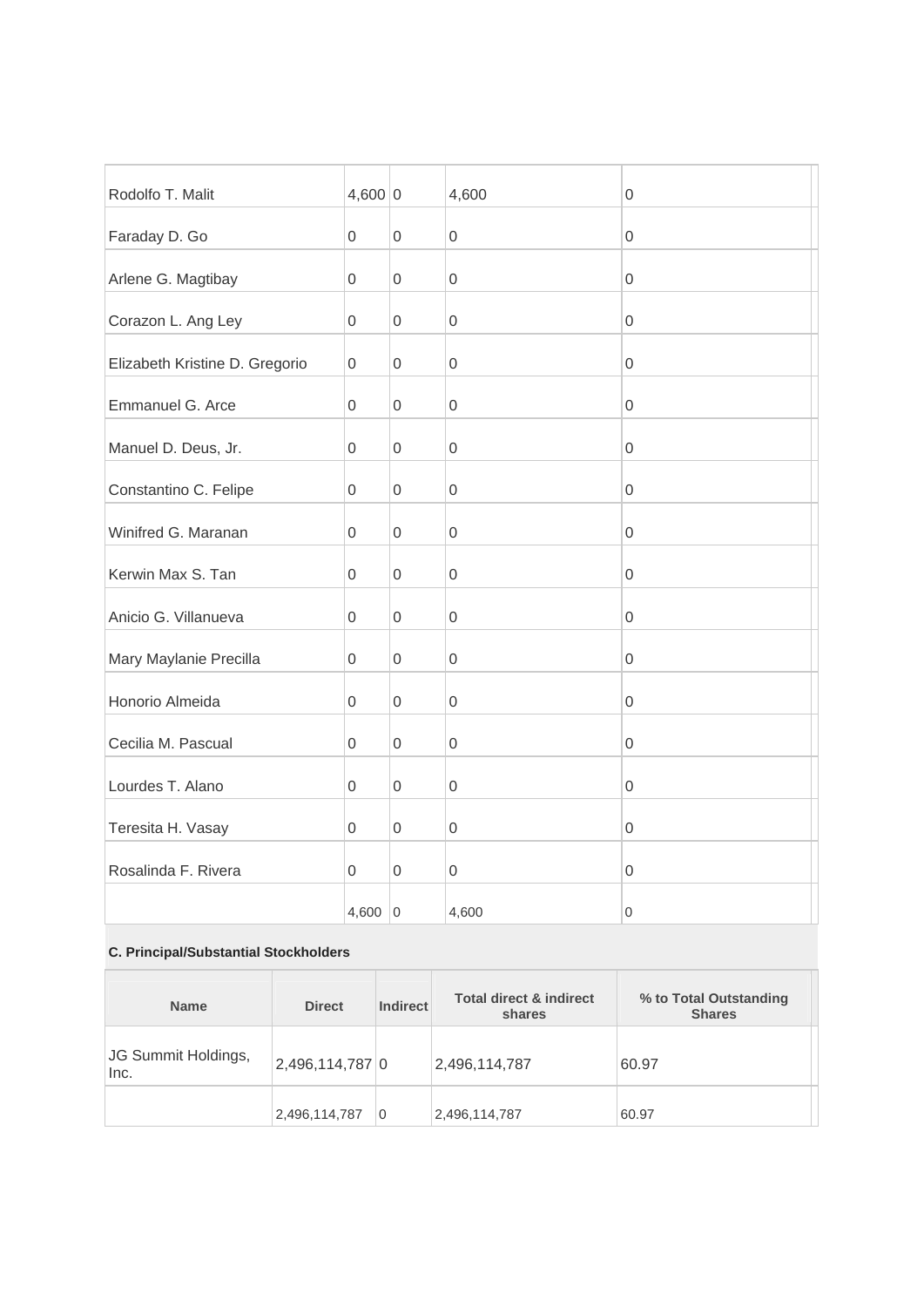## **D. Affiliates**

| <b>Name</b> | <b>Direct</b> | <b>Indirect</b> | <b>Total direct &amp; indirect shares</b> | % to Total Outstanding Shares |  |
|-------------|---------------|-----------------|-------------------------------------------|-------------------------------|--|
| N/A         | 0             |                 | U                                         |                               |  |
|             | 0             |                 | U                                         |                               |  |

#### **E. Government**

| <b>Name</b> | <b>Direct</b> | <b>Indirect</b> | Total direct & indirect shares | % to Total Outstanding Shares |
|-------------|---------------|-----------------|--------------------------------|-------------------------------|
| N/A         | 0             |                 | U                              |                               |
|             | 0             |                 | 0                              |                               |

## **F. Banks**

| <b>Name</b> | <b>Direct</b> | <b>Indirect</b> | Total direct & indirect shares | % to Total Outstanding Shares |
|-------------|---------------|-----------------|--------------------------------|-------------------------------|
| N/A         | 0             |                 | U                              |                               |
|             | 0             |                 |                                | U                             |

## **G. Employees**

| <b>Name</b> | <b>Direct</b> | <b>Indirect</b> | Total direct & indirect shares | % to Total Outstanding Shares |  |
|-------------|---------------|-----------------|--------------------------------|-------------------------------|--|
| N/A         |               |                 | U                              |                               |  |
|             | 0             |                 |                                |                               |  |

## **H. Lock-Up Shares**

| <b>Name</b> | <b>Direct</b> | <b>Indirect</b> | Total direct & indirect shares | % to Total Outstanding Shares |  |
|-------------|---------------|-----------------|--------------------------------|-------------------------------|--|
| N/A         |               |                 | O                              |                               |  |
|             | 0             |                 |                                |                               |  |

#### **I. Others**

H

|--|